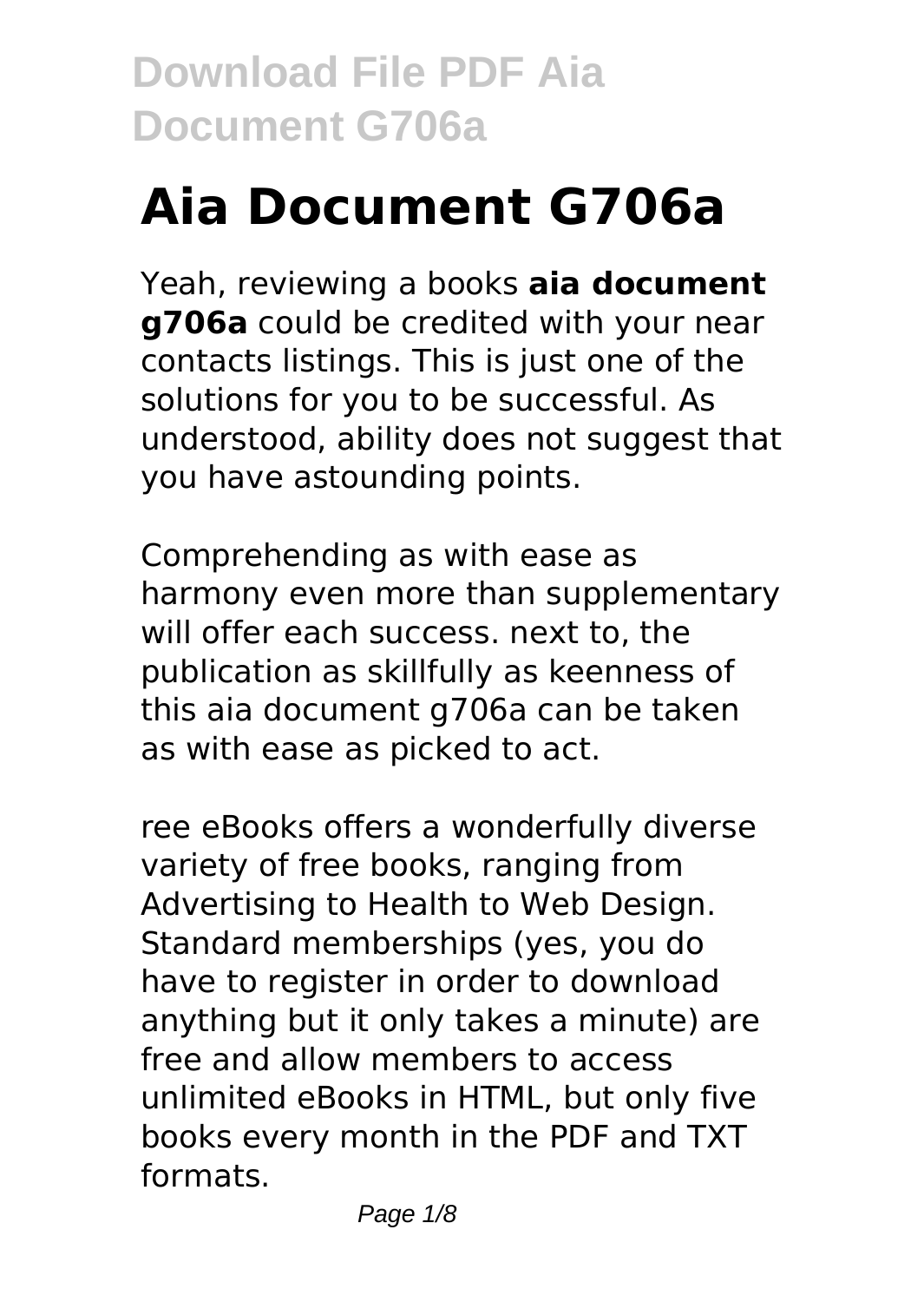#### **Aia Document G706a**

Form G706A - Certificate of Release of Liens; Form G707 - Consent of Surety ... Conditional and Unconditional Waiver and Release Forms ... General Principles: No lien release is binding unless the claimant signs and delivers a waiver and release.

# **G706a Release Of Liens - Fill Online, Printable, Fillable ...**

AIA Document G706A–1994 supports AIA Document G706–1994 in the event that the owner requires a sworn statement of the contractor stating that all releases or waivers of liens have been received.

#### **Instructions: G706A™–1994, Contractor's Affidavit of ...**

Unauthorized reproduction or distribution of this AIA® Document, or any portion of it, may result in severe civil and criminal penalties, and will be prosecuted to the maximum extent possible under the law. Purchasers are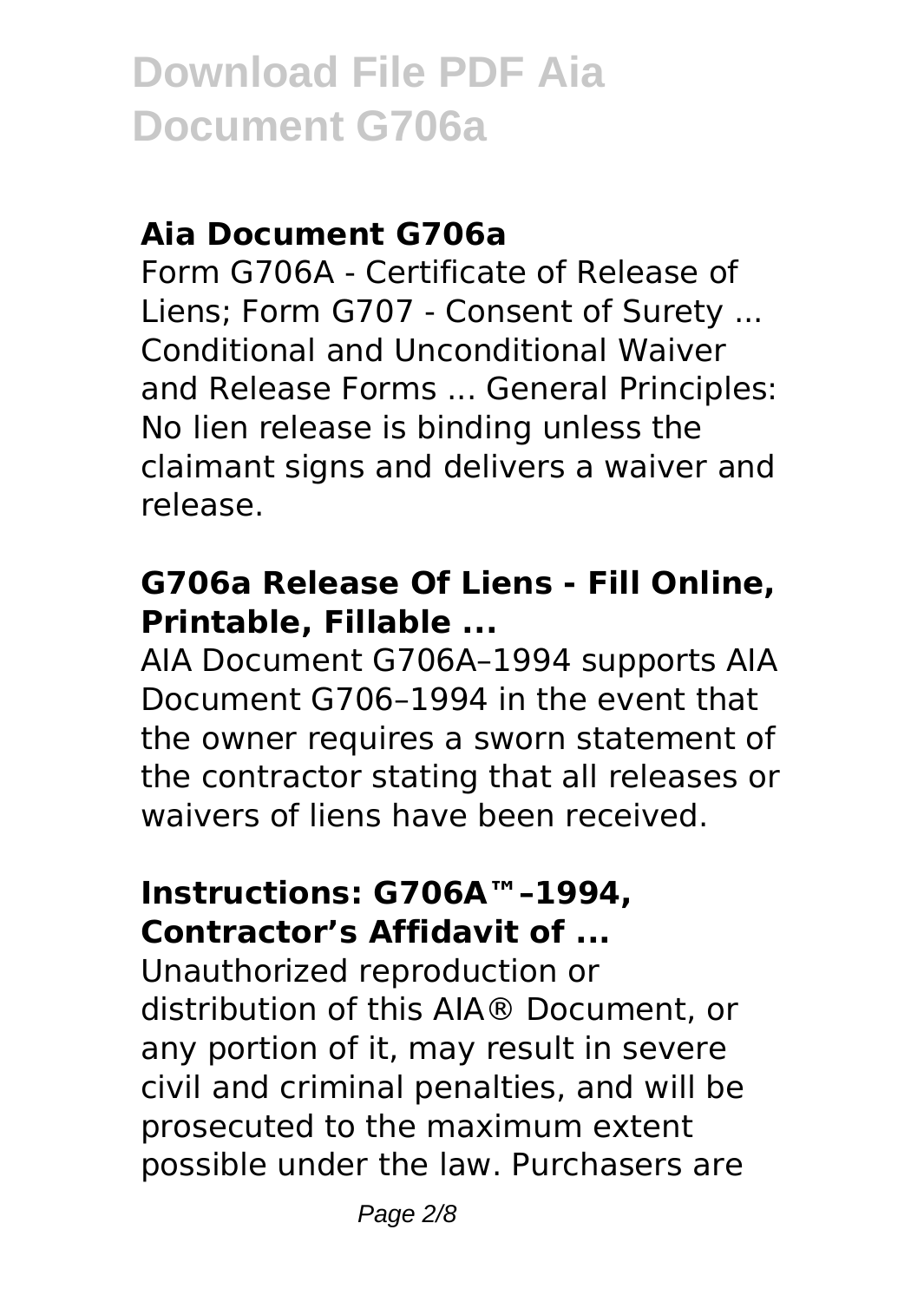permitted to reproduce ten (10) copies of this document when completed.

#### **Document G706A™ – 1994 - AIA Professional**

This document was produced by AIA software at 15:04:56 on 08/20/2014 under Order No.0751279180\_1 which expires on 01/14/2015, and is not for resale. User Notes: (1734894952)

# **Document G706ATM – 1994**

Purpose. AIA Document G706A™ is intended for use as companion to AIA Document G706™, Contractor's Affidavit of Payment of Debts and Claims.

# **Contractdocs Help**

AIA ® Document G706 Affidavit requires the contractor to list any debts or claims (such as payroll, bills for materials & equipment, and other) in connection with the construction contract that have not been paid or otherwise satisfied that the Owner could end up being responsible for.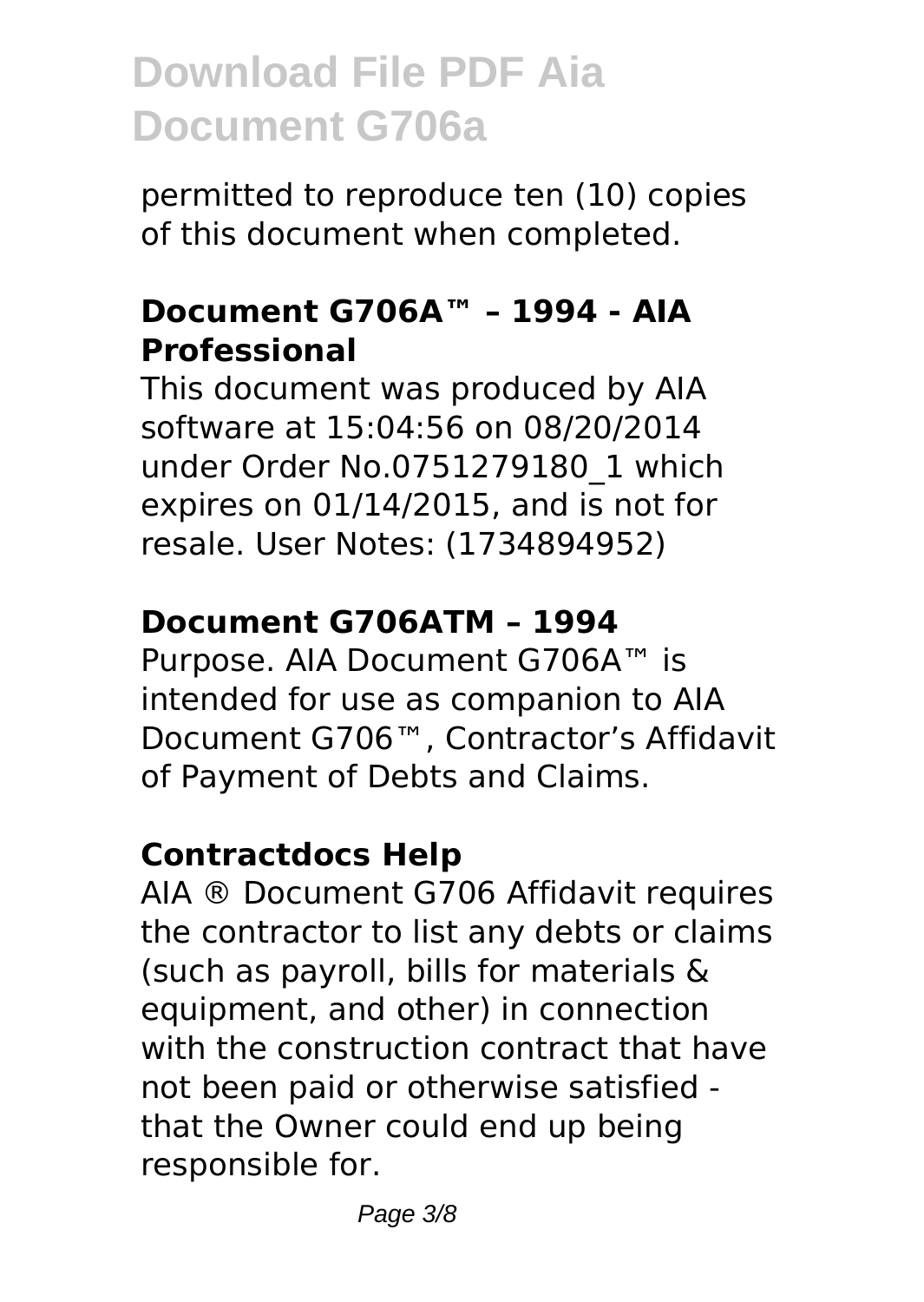# **AIA Forms G706 Contractor's Affidavit of Payment of Debts ...**

(AIA Document G706A). My Commission Expires: Title: G706-1994 - Contractor's Affidavit of Payment of Debts and Claims Author: The American Institute of Architects Subject: AIA Contract Documents Created Date: 8/20/2014 3:02:50 PM ...

#### **Document G706TM – 1994**

AIA Document G706A (Instructions on reverse side) OWNER (ARCHITECT (CONTRACTOR (SURETY (OTHER ( TO OWNER: Dr. Robert Cox ARCHITECT'S PROJECT NO.: RC-0325. University of Florida, Gainesville, FL 32611. CONTRACT FOR: General Construction. PROJECT: Newmen Mini-storage CONTRACT DATED: 06/06/2002 . 1529-1599 SW Archer Rd. ...

# **CONTRACTOR'S AFFIDAVIT OF**

AIA Document G706™ is intended for use when the Contractor is required to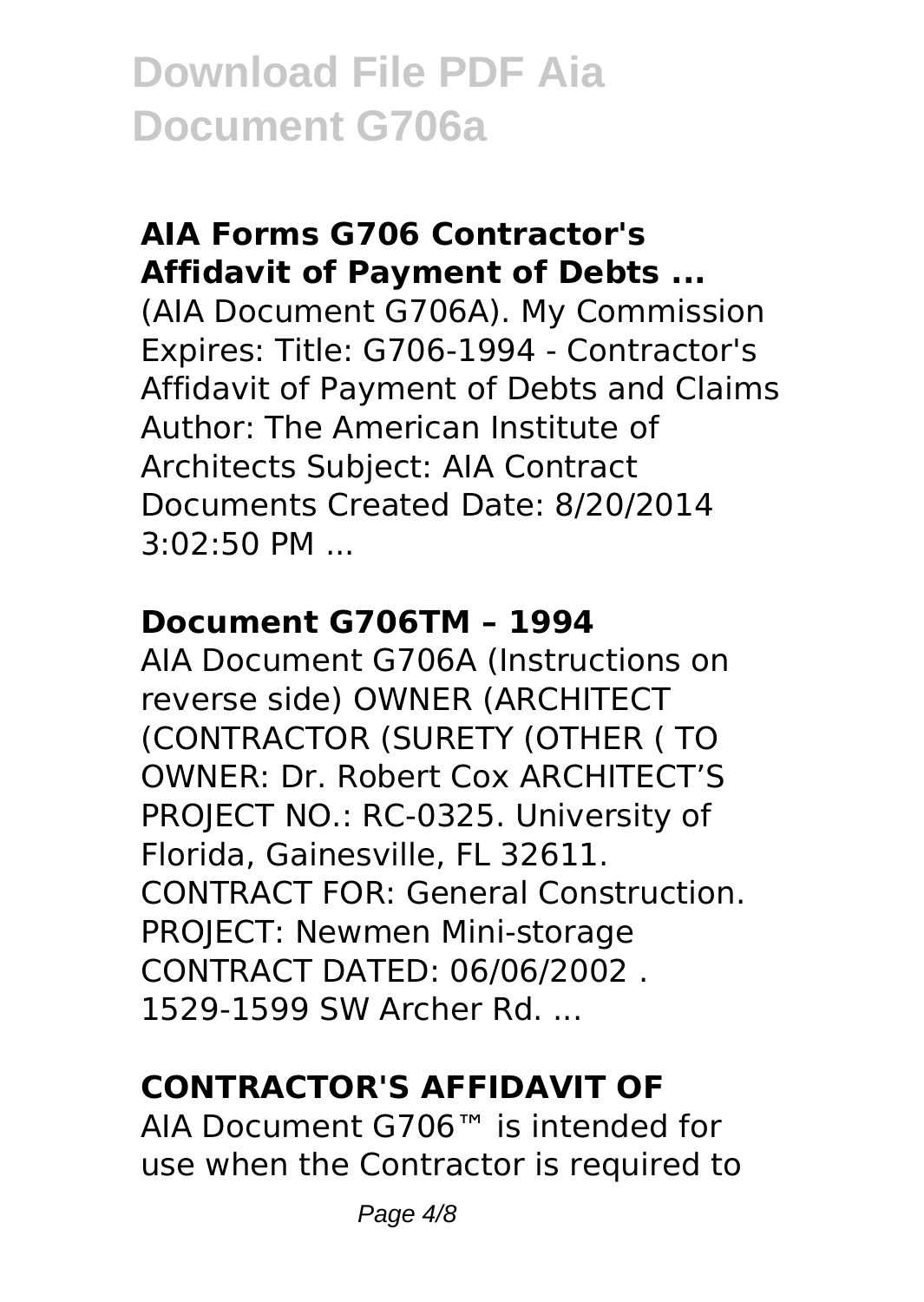provide a sworn statement verifying that debts and claims have been settled, except for those listed by the Contractor under "EXCEPTIONS" in the document. AIA Document G706 is typically executed as a condition of final payment.

#### **Contractdocs Help**

AIA Document G612™-2017 is a questionnaire, drafted to elicit information from the owner regarding the nature of the construction contract. G701–2017, Change Order. AIA Document G701™-2017 is used for implementing changes in the work agreed to by the owner, contractor, and architect. G701S–2017, Change Order, Contractor-Subcontractor ...

# **List of all current AIA Contract Documents | AIA Contract ...**

A cross reference to AIA Document A201 has been deleted to permit the use of G706A with other families of AIA documents, including construction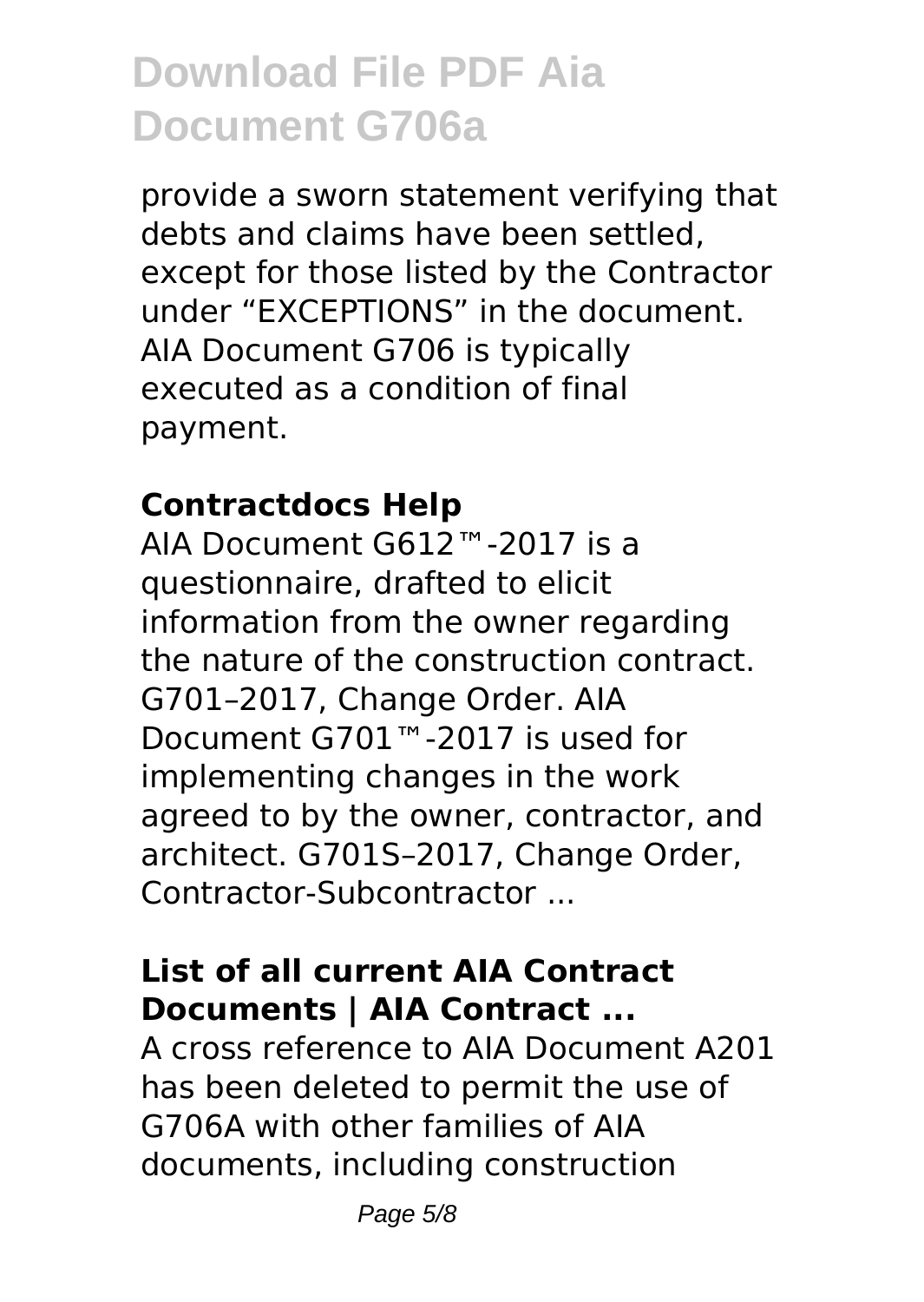management, interiors and design/build. COMPLETING G706A–1994 General.

#### **Document G706A™ – 1994 Instructions**

The AIA Document G706A ™ is the Contractor's Affidavit of Release of Liens. This AIA form supports the AIA Document G706™ in the event that the owner requires a sworn statement of the contractor stating that all releases or waivers of liens have been received.

# **AIA Forms G706A Contractor's Affidavit of Release of Liens**

www.aiacontracts.org

# **www.aiacontracts.org**

(AIA Document G706A™) My Commission Expires: CAUTION: You should sign an original AIA Contract Document, on which this text appears in RED. An original assures that changes will not be obscured. Title: Microsoft Word - G706-1994\_070809 Author: robertgrundstad Created Date: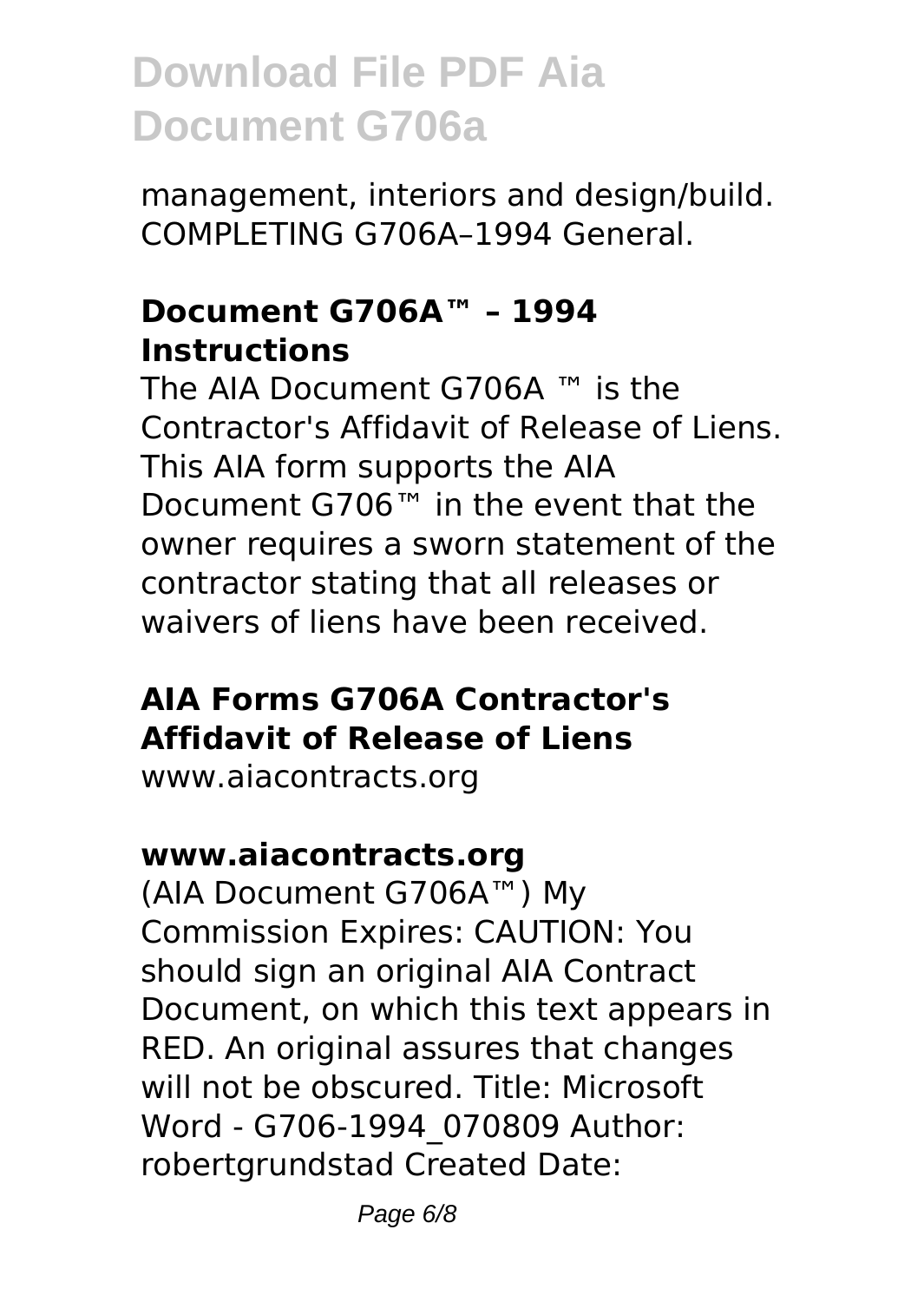# **Document G706 – 1994 - Home | AIA Professional**

This document was produced by AIA software at 16:58:35 on 03/26/2015 under Order No.5480119759\_1 which expires on 01/09/2016, and is not for resale. User Notes: (1733912932)

#### **Document G706ATM – 1994**

Since requirements for the release or waiver of liens vary by state, AIA Contract Documents does not publish a lien waiver form or lien release form. However, the Contractor attaches final lien waivers by the Contractor and Subcontractors by using AIA Document G706A™–1994, Contractor's Affidavit of Release of Liens.

# **FAQs: Lien waiver or release of lien documents**

AIA Contract Documents. Documents-on-Demand Plus One-time Use Contracts: Starting at \$64.99 for members Onetime Use Forms: Starting at \$24.99 for